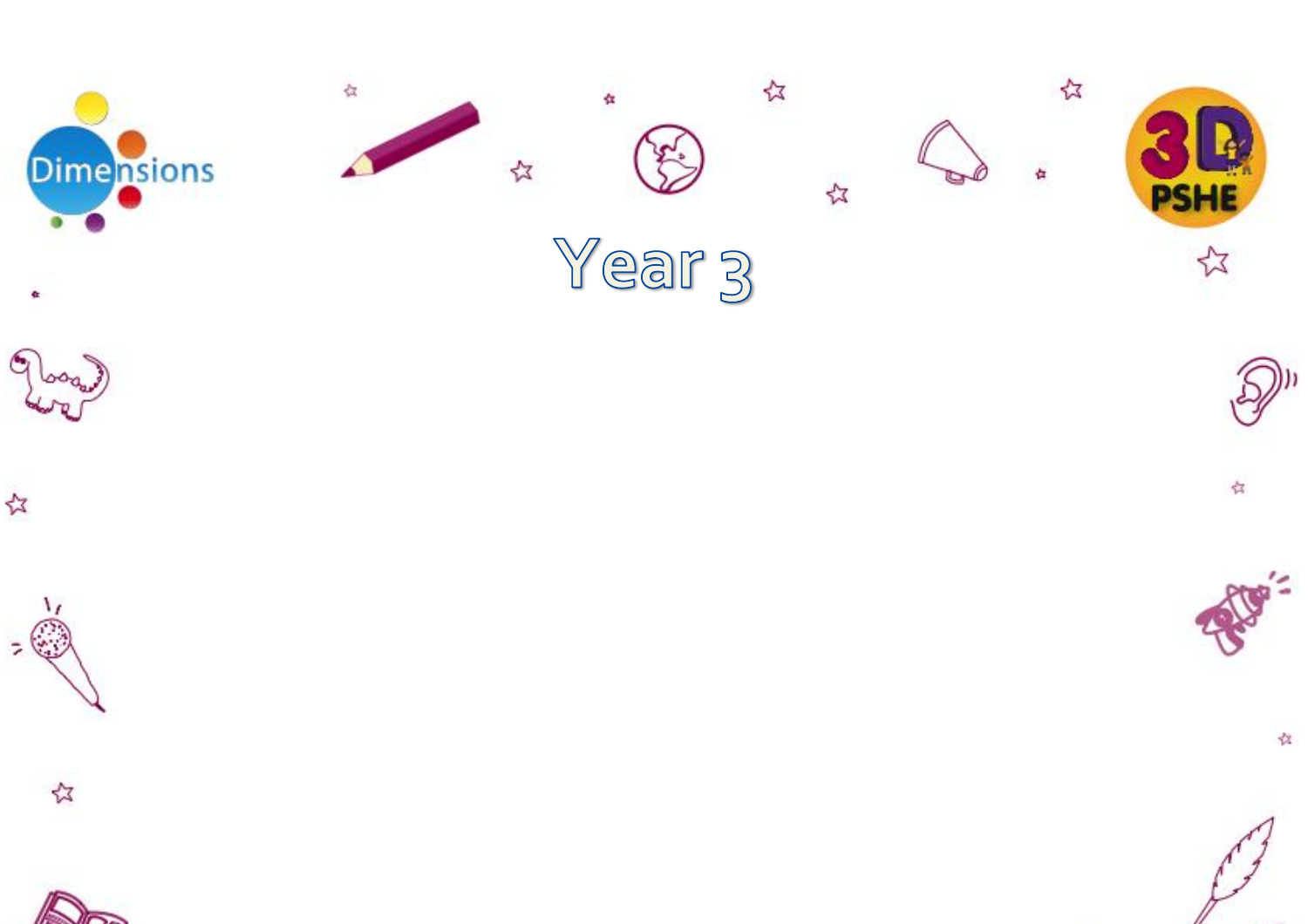

٩

公







☆

☆



公



|                     | <b>POSSIBLE YEAR 3 3D PSHE LESSON OVERVIEW</b>                                  |  |
|---------------------|---------------------------------------------------------------------------------|--|
| Autumn <sub>1</sub> | Core Theme 1 Unit 6 LESSON 1: E-Safety - Online Chat                            |  |
|                     | Core Theme 1 Unit 6 LESSON 2: Online Privacy - The Secrets Jar                  |  |
|                     | Core Theme 1 Unit 6 LESSON 3: Online Privacy - E-Protection                     |  |
|                     | Core Theme 1 Unit 6 LESSON 4: Online Privacy - It's Personal                    |  |
|                     | Core Theme 3 Unit 1 LESSON 1: Rules - I'm In Charge!                            |  |
|                     | Core Theme 3 Unit 1 LESSON 2: Thinking Ahead - Lesson Planning                  |  |
|                     | Core Theme 3 Unit 1 LESSON 3: Taking the Lead - Learning Time                   |  |
| Autumn <sub>2</sub> | Core Theme 1 Unit 5 LESSON 1: Loss / Separation - Lost!                         |  |
|                     | Core Theme 1 Unit 5 LESSON 2: Loss / Separation - Found!                        |  |
|                     | Core Theme 3 Unit 4 LESSON 1: Money Choices - A Million Dollars                 |  |
|                     | Core Theme 3 Unit 4 LESSON 2: Managing Money - Design Choices                   |  |
| Spring 1            | Core Theme 1 Unit 3 LESSON 1: A Balanced Diet - Plant or Animal?                |  |
|                     | Core Theme 1 Unit 3 LESSON 2: A Balanced Diet - Balancing Act                   |  |
|                     | Core Theme 1 Unit 3 LESSON 3: Working With Food - Master Chef                   |  |
|                     | Core Theme 1 Unit 3 LESSON 4: Working With Food - Our Food Hall                 |  |
| Spring 2            | Core Theme 1 Unit 1 LESSON 1: Physical, Emotional and Mental - I Am Who I Am!   |  |
|                     | Core Theme 1 Unit 1 LESSON 2: Physical, Emotional and Mental - Hearts and Minds |  |
|                     | Core Theme 1 Unit 1 LESSON 3: Physical, Emotional and Mental - Three in One     |  |
|                     | Core Theme 1 Unit 2 LESSON 1: A Balanced Approach - Define: Healthy             |  |
|                     | Core Theme 1 Unit 2 LESSON 2: Physical Exercise - Active Kids?                  |  |
|                     | Core Theme 1 Unit 2 LESSON 3: Lifestyle Choices - It's Your Choice              |  |
| Summer <sub>1</sub> | Core Theme 1 Unit 7 LESSON 1: Before Puberty - You've Grown!                    |  |
|                     | Core Theme 1 Unit 7 LESSON 2: Visible Changes - Mind the Gap                    |  |
|                     | Core Theme 1 Unit 8 LESSON 1: How to Help - Who to Call                         |  |
|                     | Core Theme 1 Unit 8 LESSON 2: Emergency Calls - Calling999                      |  |
|                     | Core Theme 1 Unit 8 LESSON 3: Emergency Calls - Ambulance, Now!                 |  |
| Summer 2            | Core Theme 2 Unit 4 LESSON 1: Connections - PaperChains                         |  |
|                     | Core Theme 2 Unit 4 LESSON 2: Family Links - Family Tree                        |  |



存



幸



公